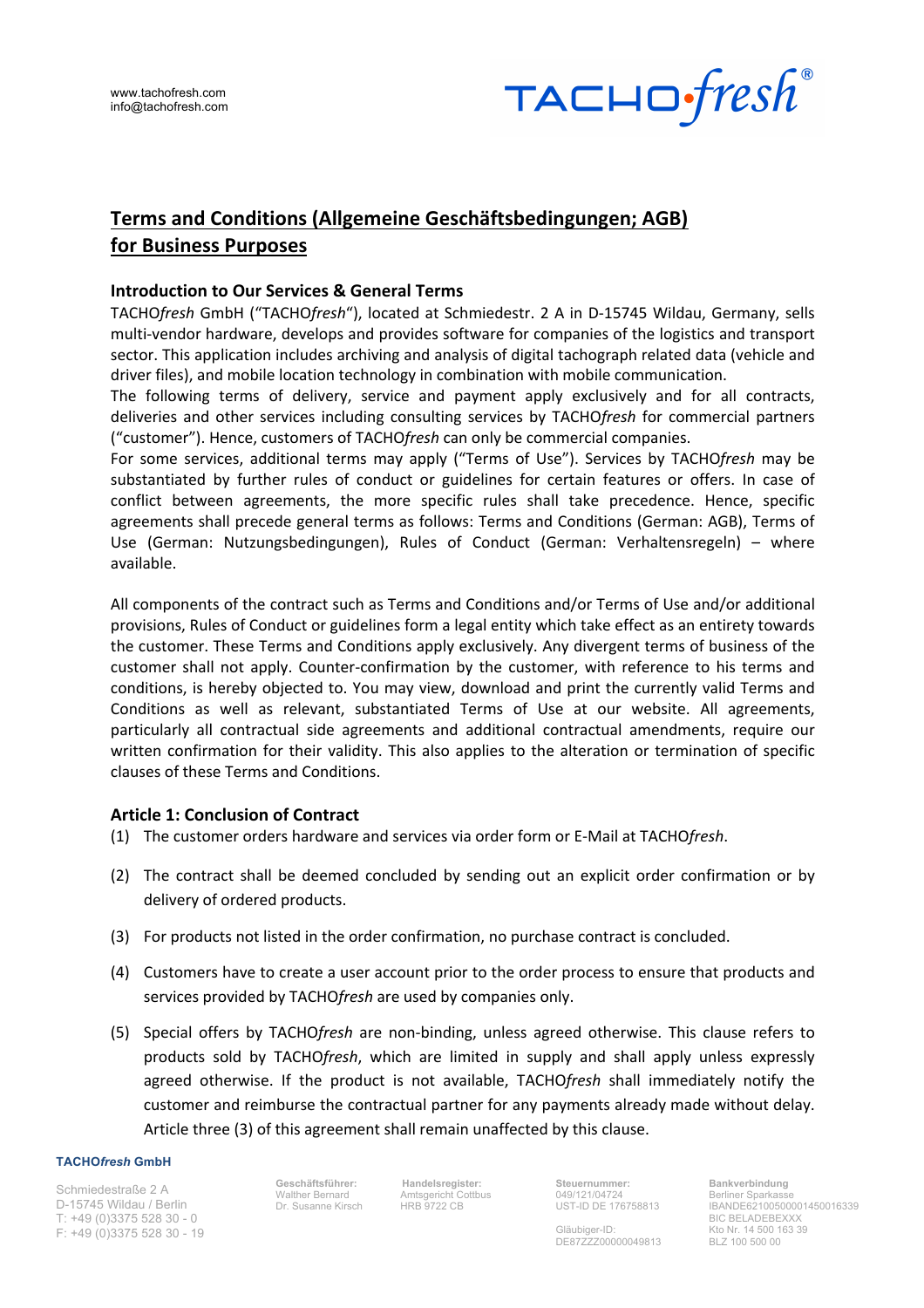

(6) Verbal supplementary agreements are invalid unless agreed upon in writing by both contractual partners.

### **Article 2: Provision of Service**

- (1) TACHOf*resh* shall fulfill all contractual services with all customary prudence associated with commercial transactions.
- (2) TACHO*fresh* shall obtain the right to employ third parties for providing services and maintenance. The customer shall only be allowed to employ third parties unless this employment jeopardizes and/or opposes essential interest regarding the contractual agreement; TACHO*fresh* shall need to explicitly agree thereto in writing. Additionally, the customer shall be allowed to employ third parties, if TACHO*fresh* has missed to declare mending of a defect within a reasonable period of time or if TACHO*fresh* explicitly refuses a service or if the customer cannot be expected to wait for the service/repair work.
- (3) Customary deviations from the product description, which are obligatory in compliance to legal regulations or due to upgrades in regards so improving science and technology, shall be permitted to TACHO*fresh* unless they obstruct contractually agreed services and differ from the contractually agreed functionally of the product.

### **Article 3: Delivery Deadlines, Delay and Non-delivery**

- (1) Partial deliveries shall be permissible to a reasonable extent, unless there is doubt regarding the purpose of the contract and the provision of the contractually established service within a reasonable period of time or within the contractually defined start date.
- (2) Both parties shall be entitled to withdraw from the contract, in case of force majeure or further incidents not foreseeable at the time of the contract conclusion, such as interruptions of operations of all kinds, delays in transport, strikes, legitimate lookouts, governmental measurements, deficiencies in energy, adverse weather conditions, as well as incidents which are not in TACHO*fresh*'s responsibility and which hamper or prevent a delivery as non-delivery, wrong delivery or not in-time delivery of supply by TACHO*fresh*'s supplier(s). Both parties shall only be entitled to withdraw from the contract if said incidents are not eliminated in due time.
- (3) The provider shall notify the customer immediately about temporary delays. Delivery or service deadline shall prolong themselves accordingly; fixed dates regarding time of delivery or service shall also be moved accordingly.
- (4) If the customer is in default of contractually agreed obligations, delivery and service deadlines/appointments asserted by TACHO*fresh* shall automatically be extended by thereof resulting period of time. This shall also apply if the customer is in default of obligations in a current business relation or relation in accordance to Article 273 BGB (Bürgerliches Gesetzbuch; German Civil Code) or other contracts with TACHO*fresh*.

#### **TACHO***fresh* **GmbH**

Schmiedestraße 2 A D-15745 Wildau / Berlin T: +49 (0)3375 528 30 - 0 F: +49 (0)3375 528 30 - 19 **Geschäftsführer:** Walther Bernard Dr. Susanne Kirsch

**Handelsregister:**  Amtsgericht Cottbus HRB 9722 CB

**Steuernummer:** 049/121/04724 UST-ID DE 176758813

Gläubiger-ID: DE87ZZZ00000049813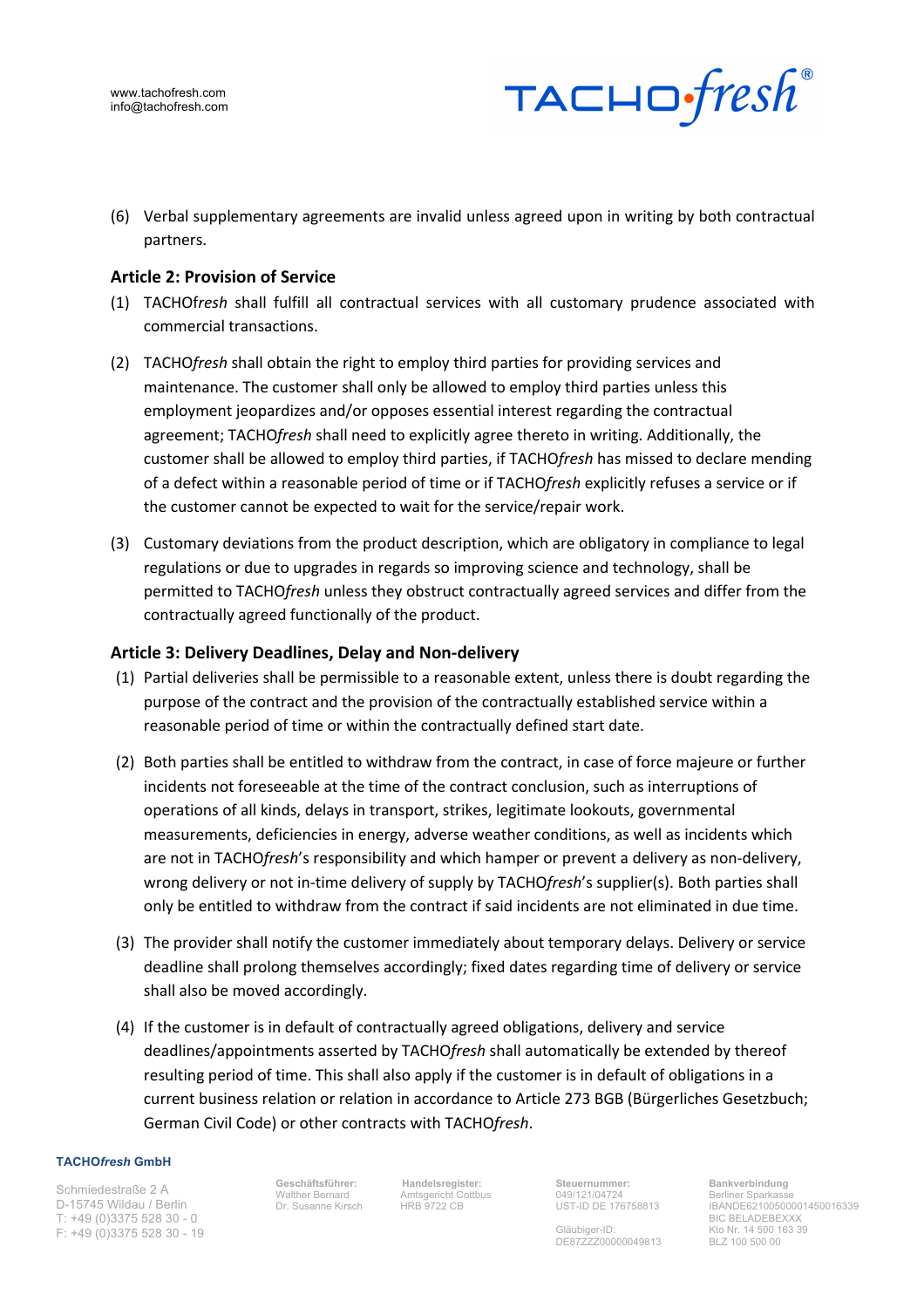

(5) In the event TACHO*fresh* is obliged to pay compensation due to non-delivery or late delivery, the amount of the compensation shall range between the foreseeable amount of the loss at the time of contract conclusion and a maximum amount of 500 Euros.

# **Article 4: Shipment and Transfer of Risk**

- (1) TACHO*fresh* shall be entitled to choose the shipment route and carrier unless otherwise established to in writing. The shipment shall be insured upon customer's request and billed to the customer.
- (2) If the shipment is delayed by the customer for any reason, TACHO*fresh* shall store the goods at the customer's expenses and risk.
- (3) The risk of price shall be passed to the customer when the product is handed over to the customer upon collection as well as with notification of the readiness for shipment and the singling out of the product from the TACHO*fresh* warehouse. The risk of price shall be passed to the customer not later than when handing over the ordered goods to carrier, forwarding agent or other entities responsible for the shipment.

### **Article 5: Packaging**

TACHO*fresh* shall ship orders appropriately packed; customers will be billed separately for packaging costs. Where TACHO*fresh* is obliged to take back packaging material, deliveries shall only be accepted at specific collection facilities ("Rücknahmestelle"). Shipping cost for sending back packaging material shall be paid by the customer.

### **Article 6: Prices and Payments**

- (1) All prices are subject to value added tax.
- (2) Unless otherwise specified in writing and there is no conflict with existing legal regulations, all payments are due immediately. This shall apply regardless of whether discounts ("Skonto"/"Skontoziel") have been granted.
- (3) Credits in relation to drafts and checks shall be given minus potential expenses effective on the day on which TACHO*fresh* will be able to freely expose of the equivalent.
- (4) If the customer's payment is delayed and the total amount of the thereof resulting claims does not exceed ten (10) percent of the total or if TACHO*fresh* receives notices of circumstances that cause doubt in the creditworthiness of the customer after conclusion of the contract, invoices issued by TACHO*fresh* shall be promptly and fully due and payable, regardless of the duration of any bills of exchange received or credited.
- (5) In case TACHO*fresh* receives notices of circumstances that facilitate doubt in the creditworthiness of the customer after conclusion of the contract, TACHO*fresh* shall be entitled to perform outstanding services or ship outstanding deliveries only against down payment or provision of security by the customer.
- (6) The right of retention of payments or the setting of counterclaims shall only be legitimate if the counterclaims are undisputable and have a final and binding effect.

#### **TACHO***fresh* **GmbH**

Schmiedestraße 2 A D-15745 Wildau / Berlin T: +49 (0)3375 528 30 - 0 F: +49 (0)3375 528 30 - 19 **Geschäftsführer:** Walther Bernard Dr. Susanne Kirsch

**Handelsregister:**  Amtsgericht Cottbus HRB 9722 CB

**Steuernummer:** 049/121/04724 UST-ID DE 176758813

Gläubiger-ID: DE87ZZZ00000049813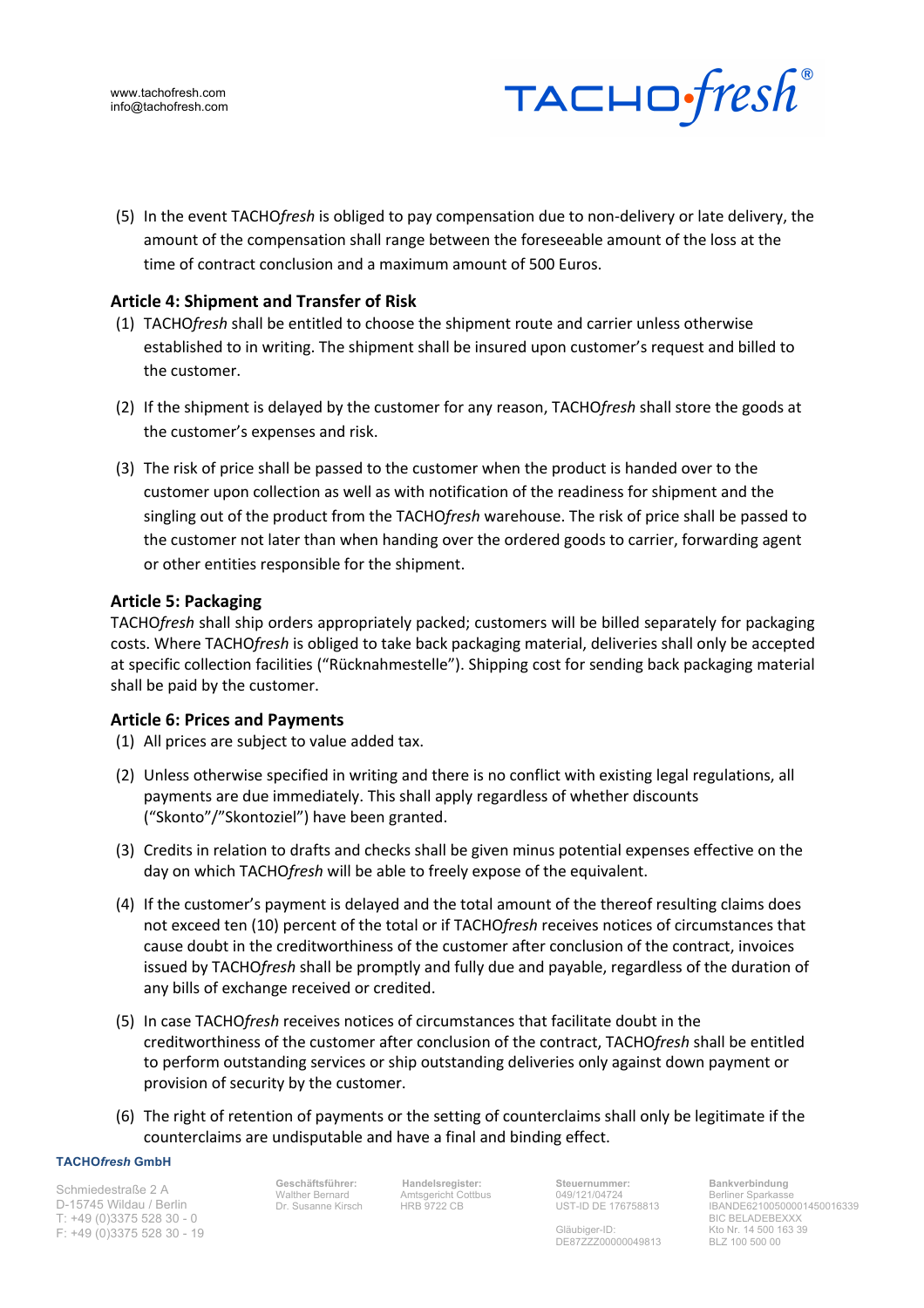

(7) Payments to personnel or other representatives of TACHO*fresh* shall only be regarded as fulfillment if representatives prove to have a written authority of collection on behalf of TACHO*fresh*. TACHO*fresh* state to explicitly inform his representatives about their duty of disclosure towards clients.

# **Article 7: Reservation of Proprietary Rights**

- (1) TACHO*fresh* shall retain title to all items delivered ("reserved goods"), until all claims against the customer resulting from the business relation shall be balanced – including future claims and from contracts signed simultaneously or at a later date. This shall also apply when single or all claims by TACHO*fresh* have been transferred to a current invoice ("current account") and the account was balanced and accepted.
- (2) In case of seizure or other third-party actions affecting reserved goods, the customer shall notify TACHO*fresh* immediately in writing. The customer shall bear all expenses regarding prevention of said circumstances and to reclaim reserved goods where necessary.
- (3) The customer shall be authorized to resell reserved goods to third-party entities only within the scope of his regular business operation. Specifically, the customer shall not accept payments by draft or checks ("Scheck-Wechsel-Verfahren"). Other payments such as security collateral arrangements or pledges shall be subject to explicit approval by TACHO*fresh*.
- (4) TACHO*fresh* is entitled to withdraw this authorization of resale, if the customer behind in his payments or violates other fundamental contractual obligations, or if TACHO*fresh* becomes aware that the customer is in imminent danger of insolvency or excessive debts.
- (5) In the case of reselling reserved goods, the customer shall be obliged to reserve property rights of reserved goods until his customer made the final payment. Without this reservation the customer shall not be authorized to resell reserved goods.
- (6) The customer shall assign future purchase price claims or other claims or remuneration including ancillary rights, which may result from reselling reserved goods to his customer, to TACHO*fresh*. This shall apply regardless of whether the reserved goods are resold with or without further processing.
- (7) TACHO*fresh* authorizes the customer to collect the assigned claims until further notice. Where clause four (4) of this Article applies regarding the exercise of the right of revocation, TACHO*fresh* shall be entitled to demand that the customer notifies the debtors of the assignment and that said debtor shall be obliged to make payments to TACHO*fresh* directly. Additionally, TACHO*fresh* shall be entitled to notify the debtors of the assignment after given fair warning.
- (8) Where reserved goods are processed in compliance with Article 950 BGB, the customer shall be obliged to notify TACHO*fresh* of this circumstance immediately in writing and to transfer ownership of the processed item safely until full payment is effected.
- (9) TACHO*fresh* shall be obliged to transfer said items to the customer once full payment is received.

#### **TACHO***fresh* **GmbH**

Schmiedestraße 2 A D-15745 Wildau / Berlin T: +49 (0)3375 528 30 - 0 F: +49 (0)3375 528 30 - 19 **Geschäftsführer:** Walther Bernard Dr. Susanne Kirsch

**Handelsregister:**  Amtsgericht Cottbus HRB 9722 CB

**Steuernummer:** 049/121/04724 UST-ID DE 176758813

Gläubiger-ID: DE87ZZZ00000049813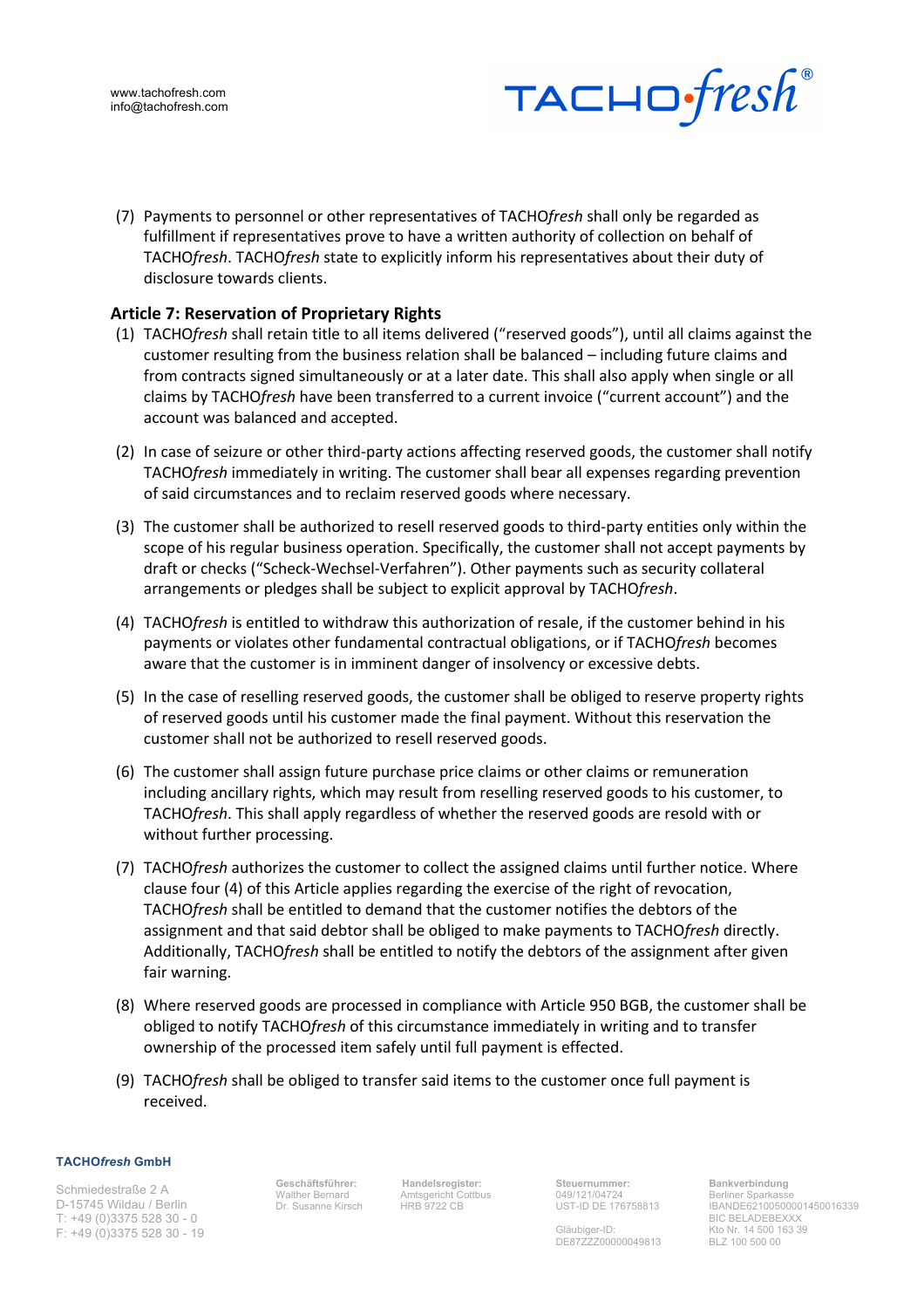

(10)In case the reserved goods are processed or are inseparable with other items not belonging to TACHO*fresh* and none of these items is considered an essential part, TACHO*fresh* shall acquire co-ownership of said items. The thus acquired co-ownership shall also be regarded as reserved goods as defined in this agreement. TACHO*fresh* shall be obliged to release the security deposits to which he is entitled insofar as their realizable value exceeds the receivables secured by no more than twenty (20) percent.

# **Article 8: Warranty for Goods and Software, Liability**

- (1) Statutory warranty claims shall apply according to Merchant's law, Article 433, 437 BGB under consideration of the following modifications:
	- 1. The condition of the goods shall be measured by the specification as indicated in the product description and not official statements, recommendations or advertising.
	- 2. The customer shall be obliged to inspect incoming goods immediately upon delivery to determine their integrity, completeness and any defects as well as reporting obvious defects right away. Otherwise the right to assert warranty claims shall be excluded.
	- 3. The right to invoke an advance on costs for rectification of defects shall be refused by the supplier.
	- 4. The warranty period for repair, replacement, withdrawal and reduction shall be one year, in effect as of the date of transfer of risks.
- (2) Goods, which are alleged to be defective, must be returned to TACHO*fresh* either in their original packaging or in accordance with trade and commercial practice. The right to assert warranty claims shall be refused by TACHO*fresh* where the customer rectified defect goods or made modifications in an unauthorized and improper manner.
- (3) Liability for the loss of data shall be limited to common costs and efforts that would have accrued through making regular backup copies according to the estimated risk.
- (4) The customer or partner is aware that the current state of technology does not allow the delivery/production of navigation technology/maps, which are accurate and complete in every detail. Thus said, TACHO*fresh* shall not be liable for accuracy, completeness or the best possible course of the displayed route in navigation devices. Both parties agree that electronic navigation can under no circumstances replace the driver and does not in any way resolve the driver from his legal obligations in road transport. This applies in particular in circumstances where there is uncertainty whether or not a specific route can be taken in regards to road conditions and legal restrictions.
- (5) Defects in delivered software or of data transmitted by on-board units shall be rectified by TACHO*fresh* within period of liability of one (1) year from the transfer of risk and after receiving

#### **TACHO***fresh* **GmbH**

Schmiedestraße 2 A D-15745 Wildau / Berlin T: +49 (0)3375 528 30 - 0 F: +49 (0)3375 528 30 - 19 **Geschäftsführer:** Walther Bernard Dr. Susanne Kirsch

**Handelsregister:**  Amtsgericht Cottbus HRB 9722 CB

**Steuernummer:** 049/121/04724 UST-ID DE 176758813

Gläubiger-ID: DE87ZZZ00000049813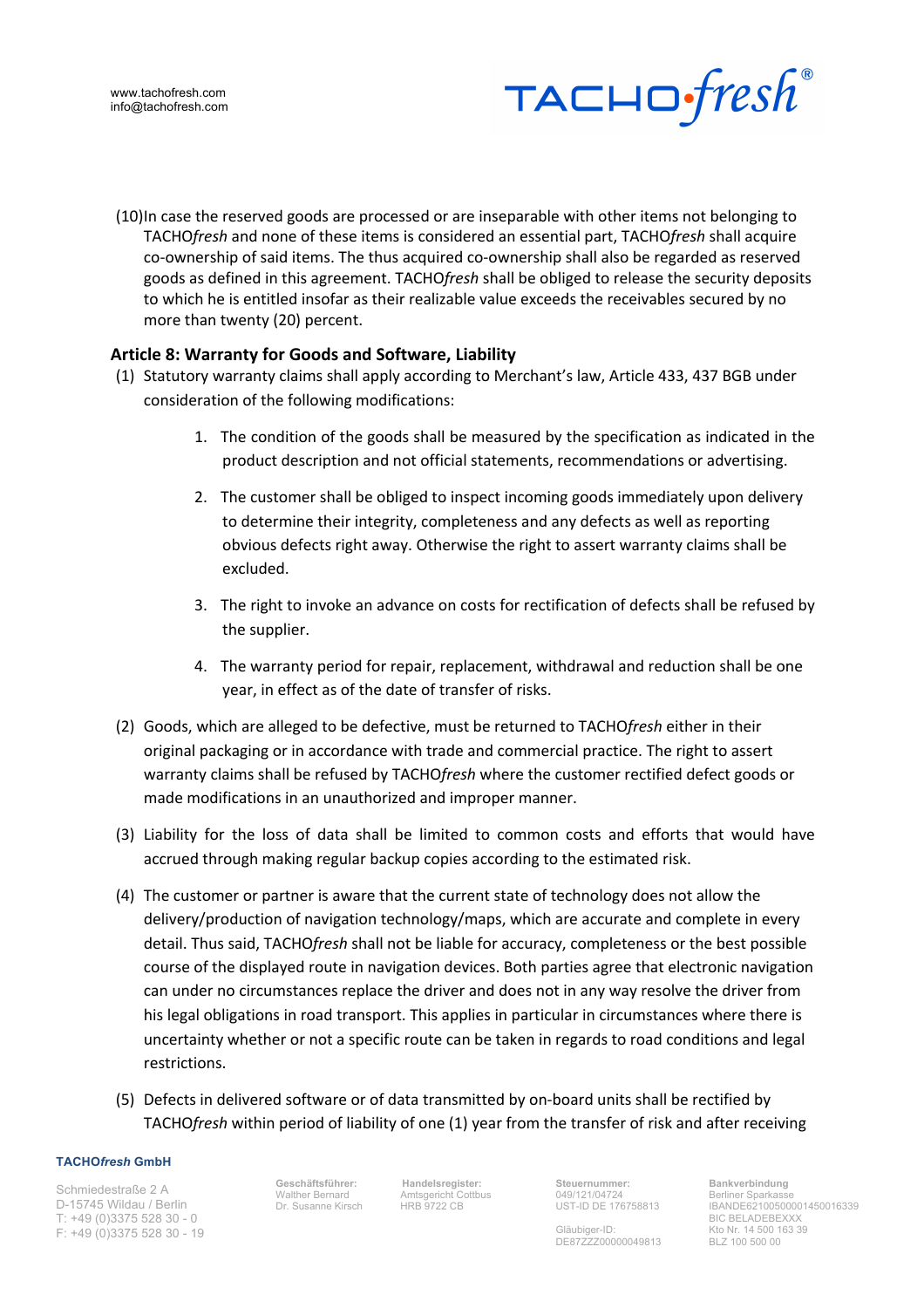

notice. It shall be TACHO*fresh*'s choice to rectify any defects either through free rectification or replacement delivery. Where the defect does not compromise the use of the software or data in an unacceptable manner, TACHO*fresh* shall be permitted to rectify defect with the upcoming update.

- (6) TACHO*fresh* shall not be held responsible for minor neglect of obligations, unless they pose a breach in contractual obligations, warranty agreements, cause injuries to life and limb, and to health or lead to claims in accordance with the product liability law. The same shall apply to breaches of duty by TACHO*fresh*'s vicarious agents.
- (7) In case of minor negligence, TACHO*fresh* shall only be liable if accused of grossly negligent breach of contract – so-called material contractual obligation. This term refers to obligations that are critical to the contract. Contractual partners need to trust that these terms are met; to infringe these obligations would cause a breach of the contractual purpose. Material contractual obligations apply in particular to the obligation of a delivery without defects in both the goods and the title as well as advisory, protective, custodial and duty of care obligations that enables the client to use the item in the contractually established manner.
- (8) Liability for minor negligence shall be restricted to predictable, typically occurring damage. The same shall apply to breaches of duty by TACHO*fresh*'s vicarious agents.
- (9) Where TACHO*fresh* provides data for the purpose of being downloaded by the customer, the transfer shall be made onto a device provided by the customer. Thereafter, the customer shall carry responsibility and risk for the data. TACHO*fresh* shall not be liable for seamless transfer of data to the end users if the customer is using a third-party provider (such as internet- or GPScarrier).
- (10)In case the customer uses GPS signals, TACHO*fresh* shall not be liable for a permanent connection to satellites or that satellites shall transmit civilian data during a certain time frame. Neither shall TACHO*fresh* be liable for future changes in accuracy of GPS-positioning, for statics or other disruptions in data transmission, or further disruptions that are beyond TACHO*fresh*'s control.

# **Article 9: Repair**

The customer is entitled to receive a cost estimate for repairs, which are not part of the warranty; however, the customer expressively has to indicate so. Costs for an estimate shall be charged whether or not repairs are performed. The costs for shipping and packaging as well as the risk of accidental loss shall remain with the customer. Invoices for repairs shall be due immediately. Article six (6) of this agreement shall apply accordingly.

# **Article 10: Copyright Laws and Rights of Use**

(1) TACHO*fresh* sells software for providing and displaying geographic location data; the data is displayed in a graphical and textual format. Cartographical elements are not property of TACHO*fresh*.

### **TACHO***fresh* **GmbH**

Schmiedestraße 2 A D-15745 Wildau / Berlin T: +49 (0)3375 528 30 - 0 F: +49 (0)3375 528 30 - 19 **Geschäftsführer:** Walther Bernard Dr. Susanne Kirsch

**Handelsregister:**  Amtsgericht Cottbus HRB 9722 CB

**Steuernummer:** 049/121/04724 UST-ID DE 176758813

Gläubiger-ID: DE87ZZZ00000049813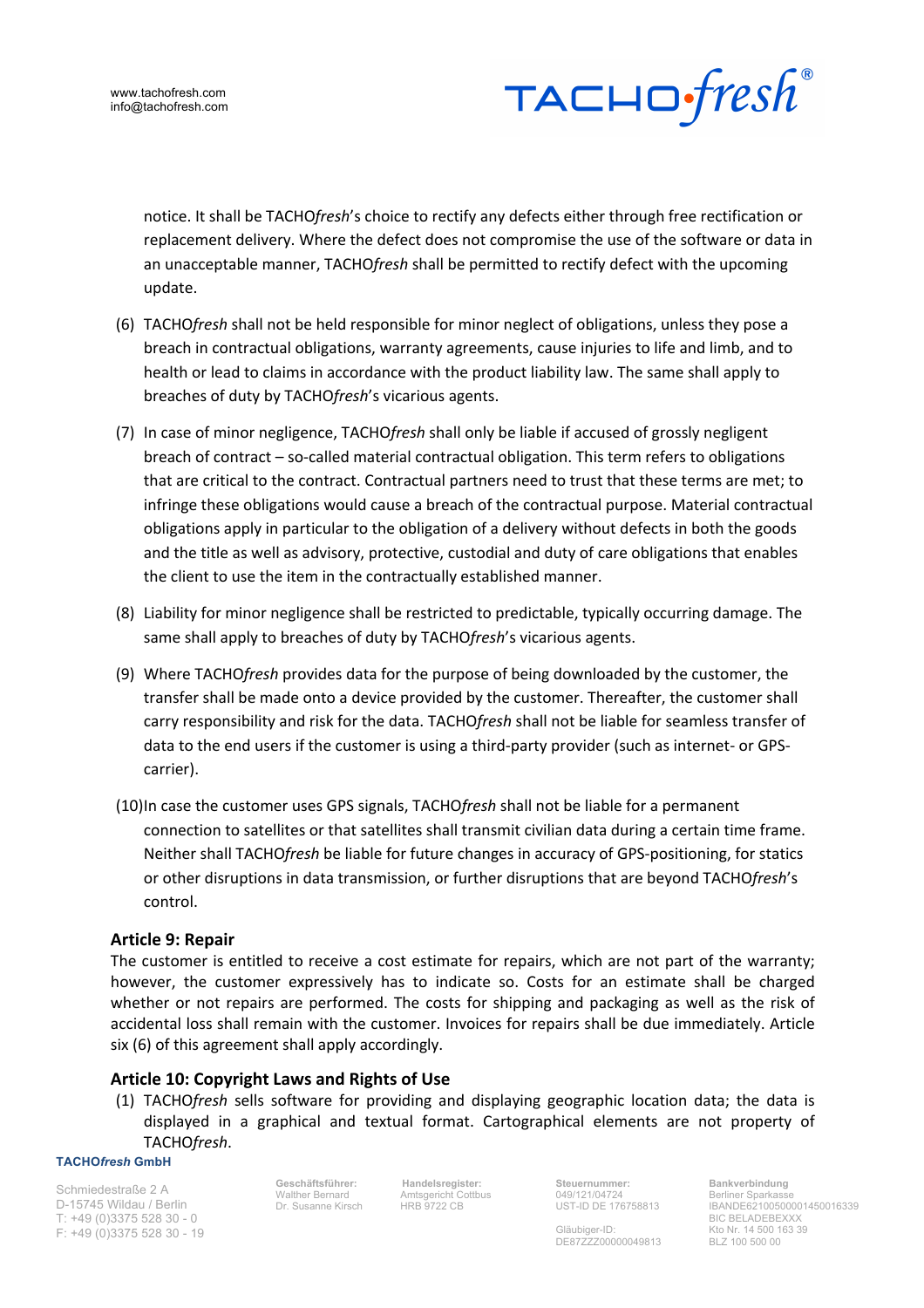



- (2) The customer shall receive an exclusive, non-transmittable and time-limited right of use of the software as well as of transmitted data. Other that that, the customer shall not receive any rights, in particular no rights of ownership or similar rights.
- (3) Licensed elements shall be limited in use in accordance to the contractual agreement (in particular in regards to number of users at the same time, servers and subscribers).
- (4) The license shall only be granted for personal use or internal use by the customer. The transfer of rights to third-party entities, either in return for payment or free of charge (e.g. by timesharing, lease, rent, or loan), shall be prohibited.
- (5) The end user shall only be allowed to use the software and data in the contractually established manner and to the contractually agree extend as stated in this agreement. Retranslation of the program code into other code forms (decompilation) as well as extraction of knowledge regarding single production stages (reverse-engineering) and removal or bypassing of potential copy-protection shall be prohibited. The customer shall not be allowed to copy data provided to him, unless expressively stated in Articles 55 (a), 87 (e) German Copyright Law (UrhG).
- (6) The customer shall be prohibited to remove potential copyright information. It shall be prohibited to use the product as a template to create rival products or to transmit information that could be used to create a rival product.
- (7) In the exceptional case that the software or the data within the scope of proper use might reach a non-EU country, all legally binding export rights have to be upheld.

### **Article 11: Data Protection, Data Retention**

- (1) TACHO*fresh* shall survey, process and use personal data of the customer exclusively within the scope of the contractual relationship and in compliance with current legal regulations. For any other processing procedures and/or utilization of personal data the customer shall need to express consent and/or shall be allowed where permitted to use by law.
- (2) Where hardware and/or software by TACHO*fresh* is used to process personal data, the customer shall ensure to use said hardware/software in compliance with current data protection regulations. Particularly, he shall need to obtain consent from the parties affected by processing of personal data. Alternative use of hardware/software shall be prohibited. The same shall apply to by the customer employed third-parties.
- (3) In case the customer, his employees, representatives, business partners or participants have used the application in an improper or unauthorized manner and from this use claims against TACHO*fresh* arise, the customer shall indemnify TACHO*fresh* from such claims. The aforementioned indemnification shall also apply to expenses in connection with legal and other processings, unless the cause for the claim does not lay with impropriety expiated by TACHO*fresh*.
- (4) TACHO*fresh* will, upon contract termination and 3 months after the contract end-date of the last vehicle of a customer, irreversibly delete any and all vehicle- and driver-files of the customer from their servers.

#### **TACHO***fresh* **GmbH**

Schmiedestraße 2 A D-15745 Wildau / Berlin T: +49 (0)3375 528 30 - 0 F: +49 (0)3375 528 30 - 19 **Geschäftsführer:** Walther Bernard Dr. Susanne Kirsch

**Handelsregister:**  Amtsgericht Cottbus HRB 9722 CB

**Steuernummer:** 049/121/04724 UST-ID DE 176758813

Gläubiger-ID: DE87ZZZ00000049813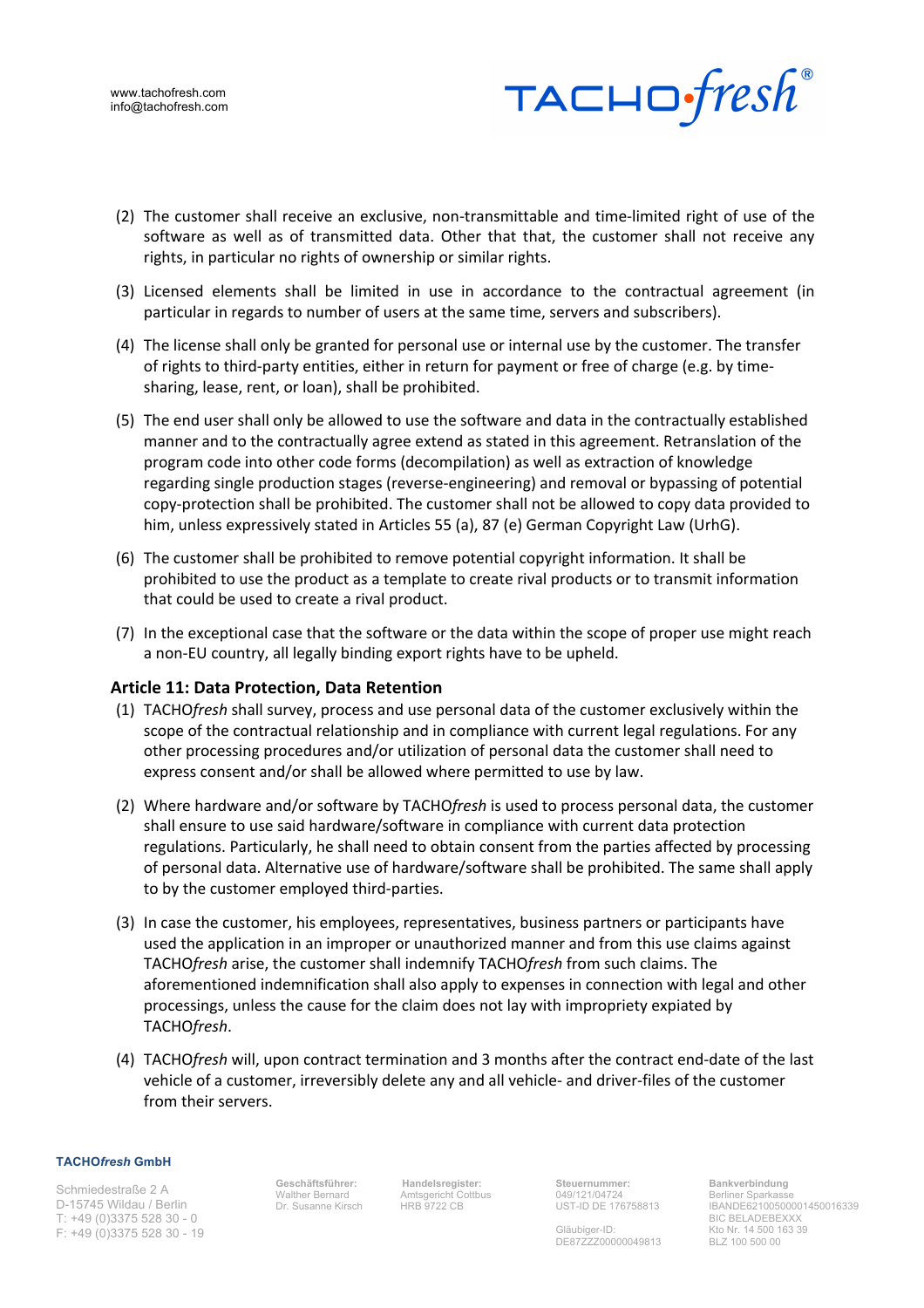

### **Article 12: Contractual period and Termination**

- (1) Contracts commence on the first day of a month that follows the signing of the contract by the customer and will be concluded for the specified period unless stated otherwise. The contract will prolong itself for the duration of twelve (12) months unless the customer expresses otherwise.
- (2) Both parties shall be entitled to ordinary terminate this agreement on three (3) months' notice prior to the end of the contract. The mutual right to extraordinary termination for serious reasons shall remain unaffected. TACHO*fresh* shall have this right to extraordinary termination if:
	- a. the contractual partner repeatedly fails to meet payment targets by more than ten (10) days;
	- b. TACHO*fresh* becomes aware of a request to open insolvency proceedings for the customer's assets;
	- c. foreclosure is levied by third-parties which include the rights arising from this agreement;
	- d. substantial changes occur in the shareholder or ownership structure of the contractual partner.
	- e. TACHO*fresh* is notified about unauthorized use of the software.
- (3) TACHO*fresh* shall maintain the right to extraordinary termination in case that a supplier for any given reason – terminates the transfer of data resulting in a considerable change in purchasing conditions and to a non-economical performance of the contract in regards to the therein agreed conditions on the part of the TACHO*fresh* or that the supplier considers the use of data as improper in regards to the contractual agreement.
- (4) Any terminations shall require a written form.

# **Article 13: Final Clauses**

- (1) The laws of the Federal Republic of Germany shall apply with the exception of the UN Law on International Sales (CISG) and any other international conventions, even after being incorporated in German law, shall not be applicable. In case of a legal dispute the provider shall have the choice to base relations on the law that applies in the country of the contractual partner.
- (2) If the Purchaser is a merchant (Kaufmann) as defined by the German Commercial Code or a legal entity under public law or separate funds under public law, place of jurisdiction for all disputes regarding this contract shall be Berlin, even after its termination. Jurisdiction for all disputes against the provider shall executively be Berlin; for lawsuits against the reseller by the provider other places of jurisdiction shall optionally be accepted.

#### **TACHO***fresh* **GmbH**

Schmiedestraße 2 A D-15745 Wildau / Berlin T: +49 (0)3375 528 30 - 0 F: +49 (0)3375 528 30 - 19 **Geschäftsführer:** Walther Bernard Dr. Susanne Kirsch

**Handelsregister:**  Amtsgericht Cottbus HRB 9722 CB

**Steuernummer:** 049/121/04724 UST-ID DE 176758813

Gläubiger-ID: DE87ZZZ00000049813